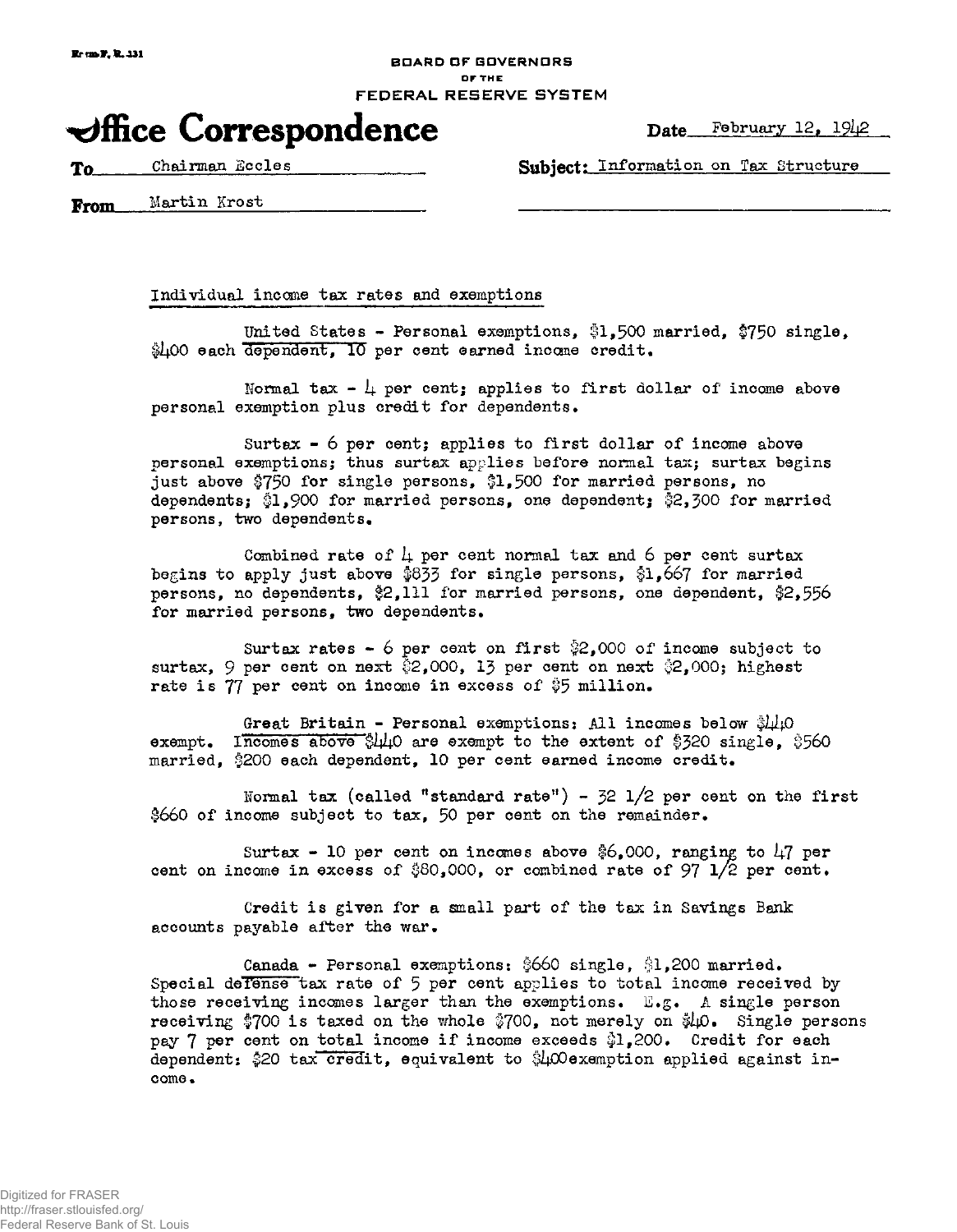Regular income tax is addition to this, with exemptions same as U. S.; rates range from 15 per cent to 85 per cent.

| Income                    | United States | United Kingdom | Canada |
|---------------------------|---------------|----------------|--------|
| Amount of tax in dollars  |               |                |        |
|                           |               |                |        |
| 1,000                     |               | 111            |        |
| 2,000                     | 42            | 505            | 175    |
| 5,000                     | 375           | 1,855          | 1,000  |
| 10,000                    | 1,305         | 4,505          | 3,080  |
| 20,000                    | 4,614         | 11,230         | 8,330  |
| 50,000                    | 20,439        | 36,455         | 26,965 |
| 100,000                   | 52,704        | 84,080         | 61,875 |
|                           |               |                |        |
| Effective Rate (per cent) |               |                |        |
|                           |               |                |        |
| 1,000                     |               | 11.1           |        |
| 2,000                     | 2.1           | 25.2           | 8.8    |
| 5,000                     | 7.5           | 37.1           | 20.0   |
| 10,000                    | 13.1          | 45.0           | 30.8   |
| 20,000                    | 23.1          | 56.1           | 41.7   |
| 50,000                    | 40.9          | 72.9           | 53.9   |
| 100,000                   | 52.7          | 84.1           | 61.9   |
|                           |               |                |        |

## Individual Income Tax (Married taxpayer, no dependents)

#### Corporation taxes

United States -  $2\mu$  per cent normal tax; 7 per cent surtax; total 31 per cent. Excess profits tax: rates range from 35 per cent on first \$20,000 of excess profits to 60 per cent on excess profits over \$500,000.

Canada - Normal tax; 18 per cent, 22 per cent if consolidated returns are filed plus 22 "minimum excess profits tax" (really an addition to normal tax). Total:  $\mu$ 0 or  $\mu$ 2 per cent.

Excess profits tax: 75 per cent on profits over 1936-39 base period earnings.

United Kingdom - 50 per cent normal tax but stockholders receive credit against personal income tax for tax withheld on dividends distributed.

Excess profits tax -  $100$  per cent on earnings over base period earnings; 20 per cent available as post-war credit.

Base period is  $1935$ ; or  $1936$ ; or average 1935 and 1937; or average 1936 and 1937; at option of taxpayer.